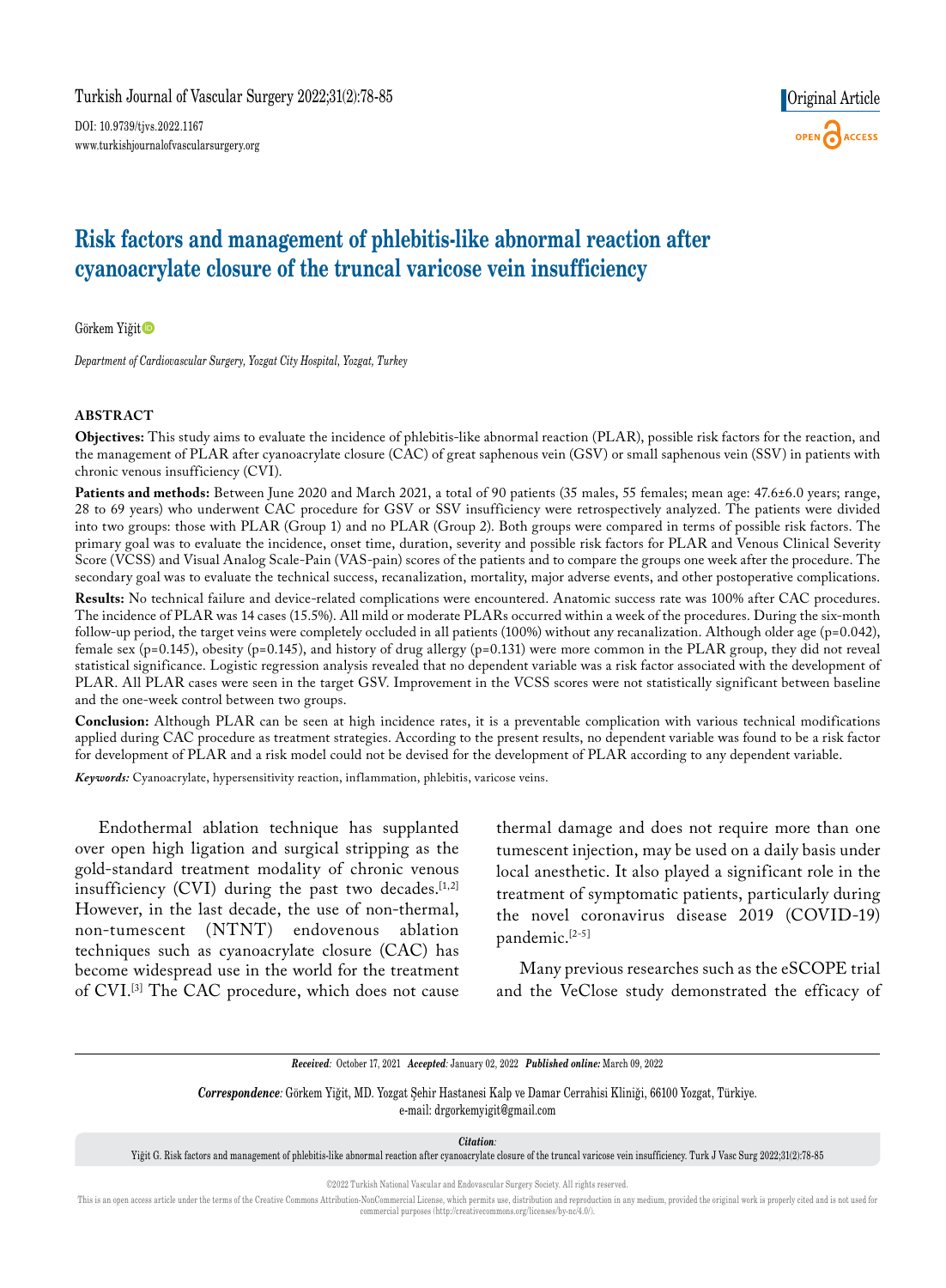CAC for the treatment of incompetent saphenous veins; however, the complications of CAC have not been well described.[6-8] Among them, phlebitis-like abnormal reaction (PLAR) is the most common complication and impairs the quality of life of patients.[9,10] This erythematous reaction is characterized by itching with pain, heating sensation, induration, erythema, and/or generalized hives.[11] The duration of these symptoms usually persist less than two weeks.[11] Furthermore, the Lake Washington Vascular VenaSeal™ Post-Market Evaluation (WAVES) trial reported that patients had no difficulty in returning to their daily activities after PLAR.<sup>[12]</sup> However, the risk factors, nature of the disease, and management of this reaction have not been clearly defined, yet.

In the present study, we aimed to evaluate the incidence, onset time, duration, severity, possible risk factors and the management of PLAR following CAC of great saphenous vein (GSV) or small saphenous vein (SSV) in patients with CVI.

# **PATIENTS AND METHODS**

This single-center, single-arm, retrospective study was conducted at Yozgat City Hospital, Department of Cardiovascular Surgery, between June 2020 and March 2021. A total of 90 patients (35 males, 55 females; mean age: 47.6±6.0 years; range, 28 to 69 years) who underwent CAC procedure for GSV or SSV insufficiency were included. All clinical, demographic, and perioperative data were obtained through review of original hospital and physician records.

Demographic, clinical, and procedural data including age, sex, comorbid factors, Clinical, Etiologic, Anatomic, Pathophysiologic (CEAP) clinical classification,[13] Visual Analog Scale-Pain (VAS-pain) scores, Venous Clinical Severity Score (VCSS),[14] type of veins treated, mean diameter of the treatment segment, length of the treated vein, duration of the procedure, concomitant phlebectomy and perforating vein excisions were recorded. This study included CVI patients diagnosed by color Doppler ultrasonography (CDUS) performed by a single radiologist. The CDUS procedure was performed in the standing position in all patients. Patients over the age of 20 with CEAP Class C2-C4b varicose veins, GSV diameter of ≥5.5 mm, SSV diameter of ≥4 mm, and venous reflux of ≥2 sec were eligible. Patients with a GSV diameter of <5.5 mm, SSV diameter of <4 mm, chronic or acute thrombophlebitis, deep venous insufficiency or thrombosis, systemic

infection, hypercoagulability condition, pregnancy or lactation, previous treatments using other procedures, bilateral leg CAC, congenital vascular malformations, symptomatic peripheral arterial disease, and pulmonary embolism were excluded.

Prior to the procedure, all patients were also assessed using CDUS by a single cardiovascular surgeon. The CAC procedures were performed in the operating room under sterile conditions using local anesthesia. The efficacy of the vein ablation was immediately assessed by the same surgeon using CDUS after CAC. The patients were invited to return one week later for a follow-up examination. Subsequent follow-up visits were conducted three and six months after the CAC, throughout which clinical and CDUS evaluations were performed. The CDUS examination was performed by a radiologist at three and six months of follow-up. The same cardiovascular surgeon compared clinical outcomes using the CEAP, VCSS, and VAS-pain scores before and one week after the procedure.

The PLAR was defined as the presence of pain, heating sensation, itching, and erythema located at the ablated target vein segment (Figure 1a, b). If a PLAR occurred, the time from treatment to onset, duration of symptoms and severity of the reaction

**Figure 1. (a)** Typical findings of PLAR after CAC are shown. Throughout the target vein segment, the patient experienced pain, itching, and a localized heating sensation, as well as erythema and ecchymosis. **(b)** The other patient experienced pain, localized heating sensation, and as well as erythema. PLAR: Phlebitis-like abnormal reaction; CAC: Cyanoacrylate closure.

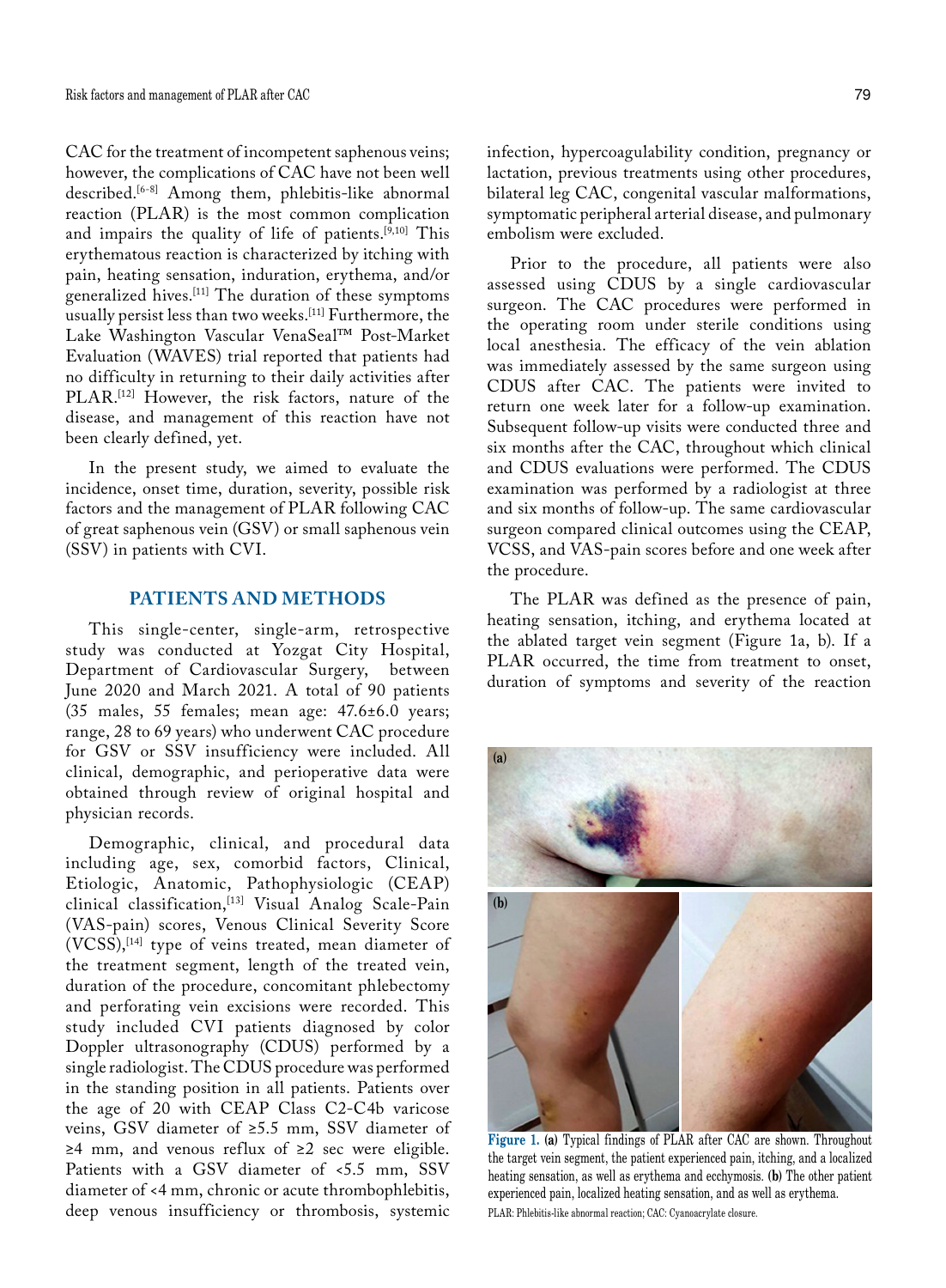were all recorded. The patients were advised to consult to the hospital in case of experiencing these symptoms or any potential complications. Depending on the severity of the patient's symptoms, PLAR treatment was administered and monitored by the same cardiovascular surgeon.

#### **Procedural details**

A single cardiovascular surgeon performed all procedures under ultrasound supervision using the VenaBlock® (Invamed, Ankara, Turkey) system. The procedure was carried out in the supine or prone position. After applying local anesthetic, a 6-Fr introducer sheath was placed into the targeted vein. The catheter was advanced to the saphenofemoral (SFJ) or saphenopopliteal junction (SPJ) and was located 3 cm distal to the SFJ or SPJ. Compression to the target vein and the junction side was applied, 2 cm proximal to the delivery catheter tip using the ultrasound probe. Following a total of 1.5 to 2 mL of cyanoacrylate injection into the catheter, the procedure consisted of segmental pullback and vein compression. A final pressure was applied onto the ablated target vein segment about 30 sec. Normal blood flow in the SFJ or SPJ level and deep veins with occlusion in the target vein was confirmed by CDUS. Following CAC, a simultaneous mini-phlebectomy and/or perforating vein excisions was performed following local anesthetic. The index leg was wrapped in a full-length elastic bandage, and the patient unwrapped the bandage after 24 h. All patients were advised to wear compression stockings (30 to 40 mmHg) for the first three days in case phlebectomy was performed.

### **Follow-up and study outcomes**

The follow-up intervals for all patients were one week, three months, and six months, and CDUS examination was performed to obtain the outcome data. One week following the CAC, CDUS was performed to confirm target vein closure and to evaluate any complications. The CDUS evaluation of the treated veins were performed by the same radiologist and same cardiovascular surgeon, before the procedure and one week, three and six months after the procedure. The primary goal was to evaluate the incidence, onset time, duration, severity and possible risk factors for PLAR and VCSS and VAS-pain scores of the patients and to compare one week after the procedure between the groups. The patients were divided into two groups as follows: those with PLAR (Group 1) and no PLAR (Group 2). Both groups were compared in terms of possible risk factors. In addition, in Group 1, oral non-steroidal anti-inflammatory drugs

(NSAIDs) and topical antihistamine therapy were initiated, and their clinical response was assessed. The secondary goal was to evaluate the technical success, recanalization, mortality, major adverse events, and other postoperative complications. Total occlusion or nearly complete occlusion (defined as <5-cm segment of flow in the treated vein) of the treated vein was described as technical success. A >5-cm segment of patency in the treated vein was described as recanalization or treatment failure.[15]

#### **Statistical analysis**

Statistical analysis was performed using the IBM SPSS for Windows version 21.0 software (IBM Corp., Armonk, NY, USA). The Kolmogorov-Smirnov test was used to analyze normally distributed continuous variables. Continuous variables were expressed in mean ± standard deviation (SD) and median (min-max), while categorical variables were expressed in number and frequency. A two-tailed Fisher exact test was used for categorical values. A paired t-test was used to calculate statistical significance for continuous variables. The groups were compared using the independent t-test and chi-square test to evaluate the risk factors. Development of PLAR was identified as the target variable. Multivariate analysis was performed using the binary logistic regression model to identify the risk factors with independent variables. Age, occluded target vein length, duration of procedure and concomitant phlebectomy were incorporated into the model. A  $\rho$  value of <0.05 was considered statistically significant.

### **RESULTS**

Of the 90 treated saphenous veins, 81 (90%) were GSV and nine (10%) were SSV. The mean duration of procedure was 10.4±3.2 (range, 4 to 12) min. The mean diameter of the treated target veins was 8.6±1.7 (range, 5 to 13) mm and the mean length of the treated target veins was 210.7±58.3 (range, 120 to 320) mm. Procedures were performed for the right leg in 41 and for the left leg in 49 patients. Concomitant phlebectomy of calf varicosities was performed in 36 (40%) patients. In addition, concomitant perforating vein excision of calf varicosities was performed in 26 (28.9%) patients. Baseline demographic, clinical characteristics, and intraoperative details of the patients are given in Table 1 and Table 2, respectively. No technical failure and device-related complications were encountered. success rate was 100% after CAC procedures.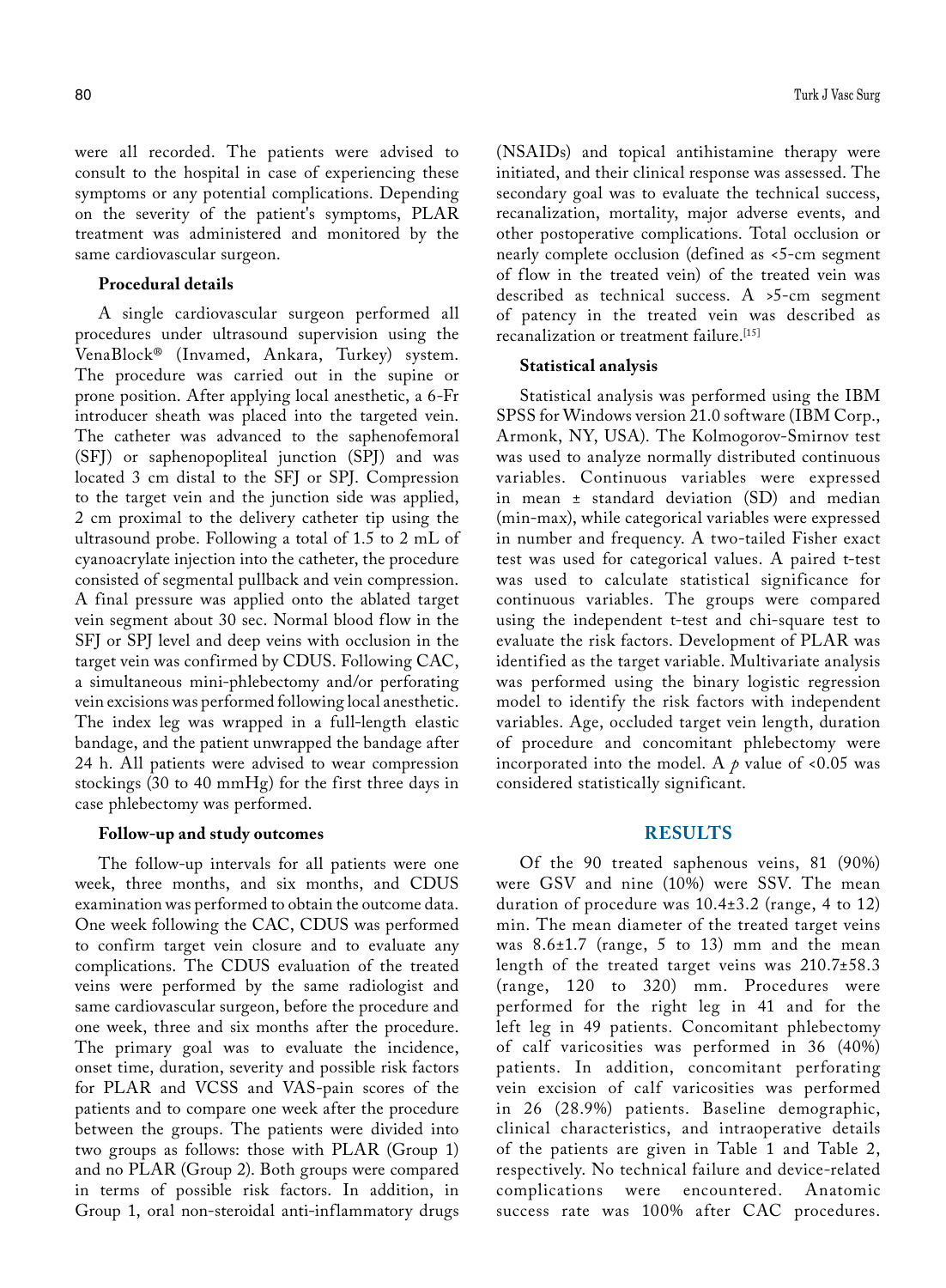| Table 1. Baseline demographics and clinical characteristics of patients |    |         |               |         |  |  |
|-------------------------------------------------------------------------|----|---------|---------------|---------|--|--|
|                                                                         | n  | $\%$    | $Mean \pm SD$ | Min-Max |  |  |
| Age (year)                                                              |    |         | $47.6 \pm 6$  | 28-69   |  |  |
| Sex                                                                     |    |         |               |         |  |  |
| Female                                                                  | 55 | 61.1    |               |         |  |  |
| Male                                                                    | 35 | 38.8    |               |         |  |  |
| Diabetes mellitus                                                       | 8  | 8.9     |               |         |  |  |
| Hypertension                                                            | 17 | 18.9    |               |         |  |  |
| History of cardiovascular disease                                       | 2  | $2.2\,$ |               |         |  |  |
| Obesity                                                                 | 5  | 5.6     |               |         |  |  |
| Drug allergy                                                            | 2  | 2.2     |               |         |  |  |
| Smoking                                                                 | 12 | 13.3    |               |         |  |  |

SD: Standard deviation.

The ultrasonographic evaluation performed by the surgeon immediately after the procedure revealed complete occlusion in all the treated target vessel segments. There was no mortality or major adverse events such as pulmonary thromboembolism related to the procedure during the follow-up. Moreover, deep vein thrombosis, thrombophlebitis, paresthesia, skin necrosis and infection, which are important potential complications, were not encountered in any of the patients. The incidence of PLAR was 14

| Table 2. Vein characteristics and operative details |    |      |                  |         |  |  |  |
|-----------------------------------------------------|----|------|------------------|---------|--|--|--|
|                                                     | n  | $\%$ | $Mean \pm SD$    | Min-Max |  |  |  |
| Treated target vein                                 | 90 |      |                  |         |  |  |  |
| Vena saphena magna                                  | 81 | 90   |                  |         |  |  |  |
| Vena saphena parva                                  | 9  | 10   |                  |         |  |  |  |
| Treated leg side                                    | 90 |      |                  |         |  |  |  |
| Right side                                          | 41 | 45.6 |                  |         |  |  |  |
| Left side                                           | 49 | 54.5 |                  |         |  |  |  |
| Diameter of the vein (mm)                           |    |      | $8.6 \pm 1.7$    | $5-13$  |  |  |  |
| Occluded target vein length (mm)                    |    |      | $210.7 \pm 58.3$ | 120-320 |  |  |  |
| Duration of procedure (min)                         |    |      | $10.4 + 3.2$     | 4-12    |  |  |  |
| Concomitant phlebectomy                             | 36 | 40   |                  |         |  |  |  |
| Concomitant perforating veins excision              | 26 | 28.9 |                  |         |  |  |  |

SD: Standard deviation.

(15.5%) cases. All mild or moderate PLARs occurred within a week following the procedures. Erythema and itching were limited to the skin overlying the treated target vein, in all the patients with mild or moderate reactions. No severe reactions were encountered. Typical findings of Group 1 patients after CAC was shown in the Figure 1. All patients in Group 1 were treated with NSAIDs and/or topical antihistamines for five to seven days. None of the patients required systemic or oral steroid treatment.

| Table 3. Patient and procedural data   |                 |              |                  |                |      |                  |                  |  |  |  |
|----------------------------------------|-----------------|--------------|------------------|----------------|------|------------------|------------------|--|--|--|
|                                        | Group $1(n=14)$ |              |                  | Group 2 (n=76) |      |                  |                  |  |  |  |
| Characteristics                        | $\mathbf n$     | $\%$         | Mean±SD          | $\mathbf n$    | $\%$ | $Mean \pm SD$    | $\boldsymbol{p}$ |  |  |  |
| Age (year)                             |                 |              | $52.3 \pm 11.2$  |                |      | $46.7 \pm 10.0$  | 0.042            |  |  |  |
| Sex                                    |                 |              |                  |                |      |                  | 0.145            |  |  |  |
| Female                                 | 11              | 78.6         |                  | 44             | 57.9 |                  |                  |  |  |  |
| Male                                   | 3               | 21.4         |                  | 32             | 42.1 |                  |                  |  |  |  |
| Patients comorbidities                 |                 |              |                  |                |      |                  |                  |  |  |  |
| Diabetes mellitus                      | $\mathbf{1}$    | 7.1          |                  | 7              | 9.2  |                  | 0.221            |  |  |  |
| Hypertension                           | $\overline{2}$  | 14.3         |                  | 15             | 19.7 |                  | 0.104            |  |  |  |
| History of cardiovascular disease      | $\bf{0}$        | $\theta$     |                  | $\overline{2}$ | 2.6  |                  | 0.462            |  |  |  |
| Obesity                                | 3               | 21.4         |                  | $\overline{2}$ | 2.6  |                  | 0.145            |  |  |  |
| Drug allergy                           | $\mathbf{1}$    | 7.1          |                  | 1              | 1.3  |                  | 0.131            |  |  |  |
| Smoking                                | $\mathbf{1}$    | 7.1          |                  | 11             | 14.5 |                  | 0.364            |  |  |  |
| Treated target vein                    |                 |              |                  |                |      |                  | 0.202            |  |  |  |
| Vena saphena magna                     | 14              | 100          |                  | 67             | 88.2 |                  |                  |  |  |  |
| Vena saphena parva                     | $\theta$        | $\mathbf{0}$ |                  | 9              | 11.8 |                  |                  |  |  |  |
| Treated leg side                       |                 |              |                  |                |      |                  | 0.825            |  |  |  |
| Right side                             | 6               | 42.9         |                  | 35             | 46.1 |                  |                  |  |  |  |
| Left side                              | 8               | 57.1         |                  | 41             | 53.9 |                  |                  |  |  |  |
| Diameter of the vein (mm)              |                 |              | $8.2 \pm 1.5$    |                |      | $8.7 \pm 1.8$    | 0.352            |  |  |  |
| Occluded target vein length (mm)       |                 |              | $274.1 \pm 27.1$ |                |      | $199.4 \pm 55.3$ | 0.001            |  |  |  |
| Duration of procedure (min)            |                 |              | $10.4 \pm 1.1$   |                |      | $8.04 \pm 2.5$   | 0.001            |  |  |  |
| Concomitant phlebectomy                | $\overline{2}$  | 14.3         |                  | 34             | 44.7 |                  | 0.033            |  |  |  |
| Concomitant perforating veins excision | $\overline{2}$  | 14.3         |                  | 24             | 31.6 |                  | 0.190            |  |  |  |
| Preoperative VCSS                      |                 |              | $8.0 \pm 2.4$    |                |      | $7.4 \pm 2.2$    | 0.370            |  |  |  |
| Postoperative VCSS                     |                 |              | $3.9 + 1.6$      |                |      | $3.8 \pm 1.3$    | 0.811            |  |  |  |
| Preoperative pain score                |                 |              | $2.4 \pm 1.4$    |                |      | $2.4 \pm 1.5$    | 0.989            |  |  |  |
| Postoperative pain score               |                 |              | $6.1 \pm 1.4$    |                |      | $1.2 + 1.1$      | 0.001            |  |  |  |

SD: Standard deviation; VCSS: Venous Clinical Severity Score.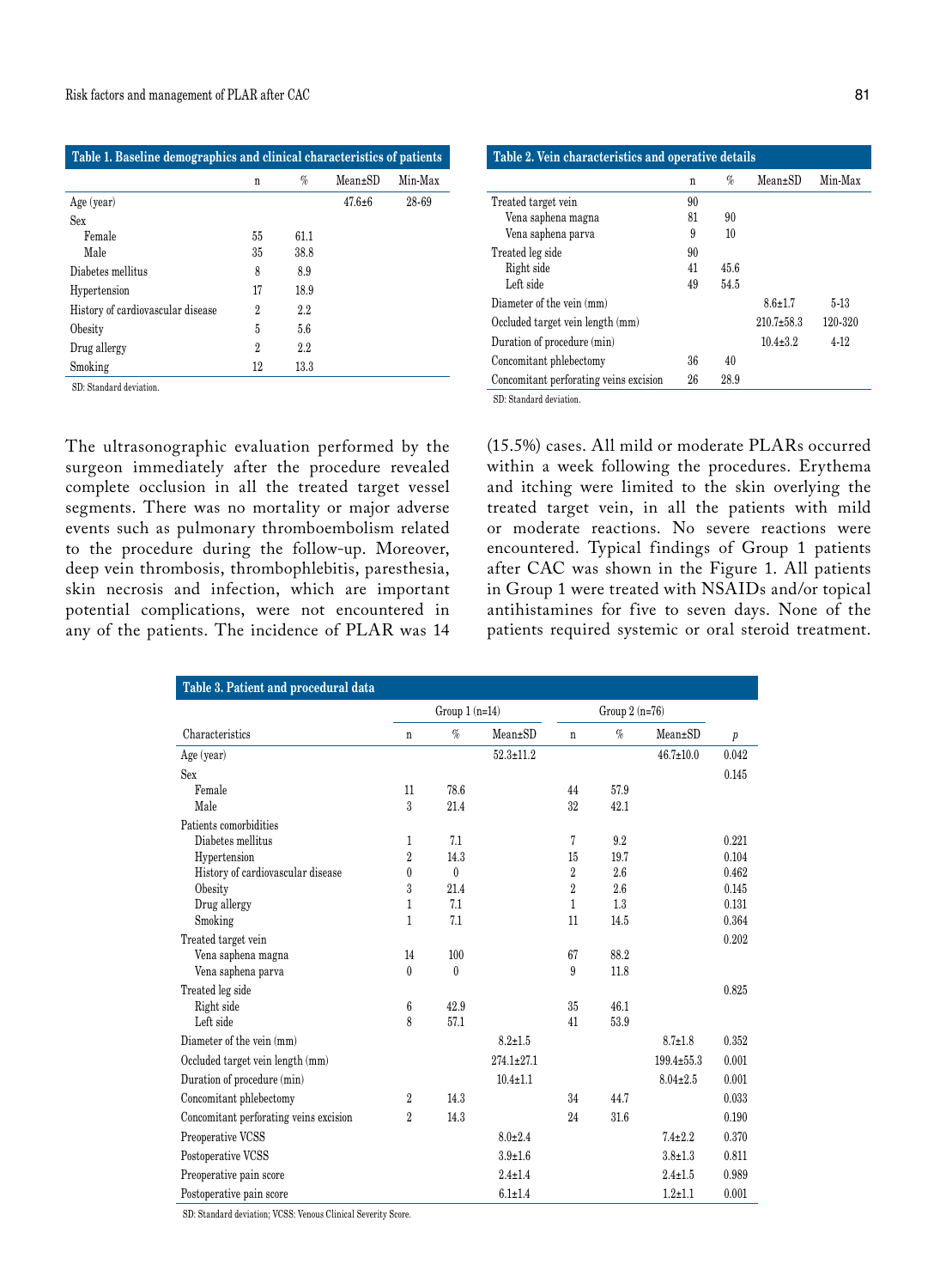

**Figure 2.** Venous Clinical Severity Score changes between PLAR and no PLAR groups during one week.

VCSS: Venous Clinical Severity Score; PLAR: Phlebitis-like abnormal reaction.

All PLAR cases resolved within an average of one week.

During the six-month follow-up period, the treated target veins were completely occluded in all patients (100%) without any recanalization. A dramatic improvement was observed in the symptoms of the patients, immediately after the procedure and for six months during the postoperative follow-up period. We compared the baseline demographics, treated veins, and procedure details of the groups (Table 3). The mean occluded target vein of patients with PLAR (Group 1) was significantly longer (274.1±27.1 mm *vs.* 199.4±55.3 mm, respectively; p<0.001). In addition, the mean duration of the procedure in Group 1 was significantly longer (10.4±1.1 min *vs.* 8.04±2.5 min, respectively; p<0.001). Cases with concomitant phlebectomy was significantly higher in Group 2 (44.7% *vs.* 14.3%, respectively; p=0.033). The other factors including sex, age, comorbid factors, target vein diameter, treated target vein, concomitant perforating vein excision, preoperative VCSS and CEAP scores were similar in both groups.



**Figure 3.** Pain score changes between PLAR and no PLAR groups during one week.

VAS-pain: Visual Analog Scale-Pain; PLAR: Phlebitis-like abnormal reaction.

Although older age (p=0.042), female sex (p=0.145), obesity (p=0.145), and history of drug allergy (p=0.131) were more common in Group 2, it did not reach statistical significance. No PLAR developed after SSV treatment. On the contrary, all PLAR cases were seen in the target GSVs. Improvement in the VCSS scores were not statistically significant between baseline and the one-week after treatment between the two groups (Table 3, Figure 2). The mean VAS-pain scores of patients in Group 1 was significantly higher (6.1±1.4 *vs.* 1.2±1.1, respectively; p<0.001) (Table 3, Figure 3). Binary logistic regression model was performed for PLAR development according to age, occluded target vein length, duration of procedure and concomitant phlebectomy (Table 4). Logistic regression analysis revealed that no dependent variable was a risk factor associated with the development of PLAR.

### **DISCUSSION**

Cyanoacrylate closure has been used extensively as a novel method for the treatment of CVI in

| Table 4. Binary logistic regression model for PLAR development according to age, occluded target vein length, duration of<br>procedure, and concomitant phlebectomy |          |        |       |    |       |             |             |  |
|---------------------------------------------------------------------------------------------------------------------------------------------------------------------|----------|--------|-------|----|-------|-------------|-------------|--|
|                                                                                                                                                                     |          |        |       |    |       | 95% CI      |             |  |
|                                                                                                                                                                     | Estimate | SE     | Wald  | df | Sig.  | Lower limit | Upper Limit |  |
| Age                                                                                                                                                                 | 0.244    | 0.037  | 0.000 |    | 0.999 | $-0.729$    | 0.729       |  |
| Occluded target vein length                                                                                                                                         | 0.001    | 0.0006 | 0.000 |    | 1.000 | $-0.125$    | 0.125       |  |
| Duration of procedure                                                                                                                                               | 0.929    | 0.093  | 0.000 |    | 0.999 | $-1.827$    | 1.829       |  |
| Concomitant phlebectomy                                                                                                                                             | $-7.513$ | 5.031  | 0.000 |    | 0.999 | $-9.869$    | 9.854       |  |

PLAR: Phlebitis-like abnormal reaction; SE: Standard error; CI: Confidence interval.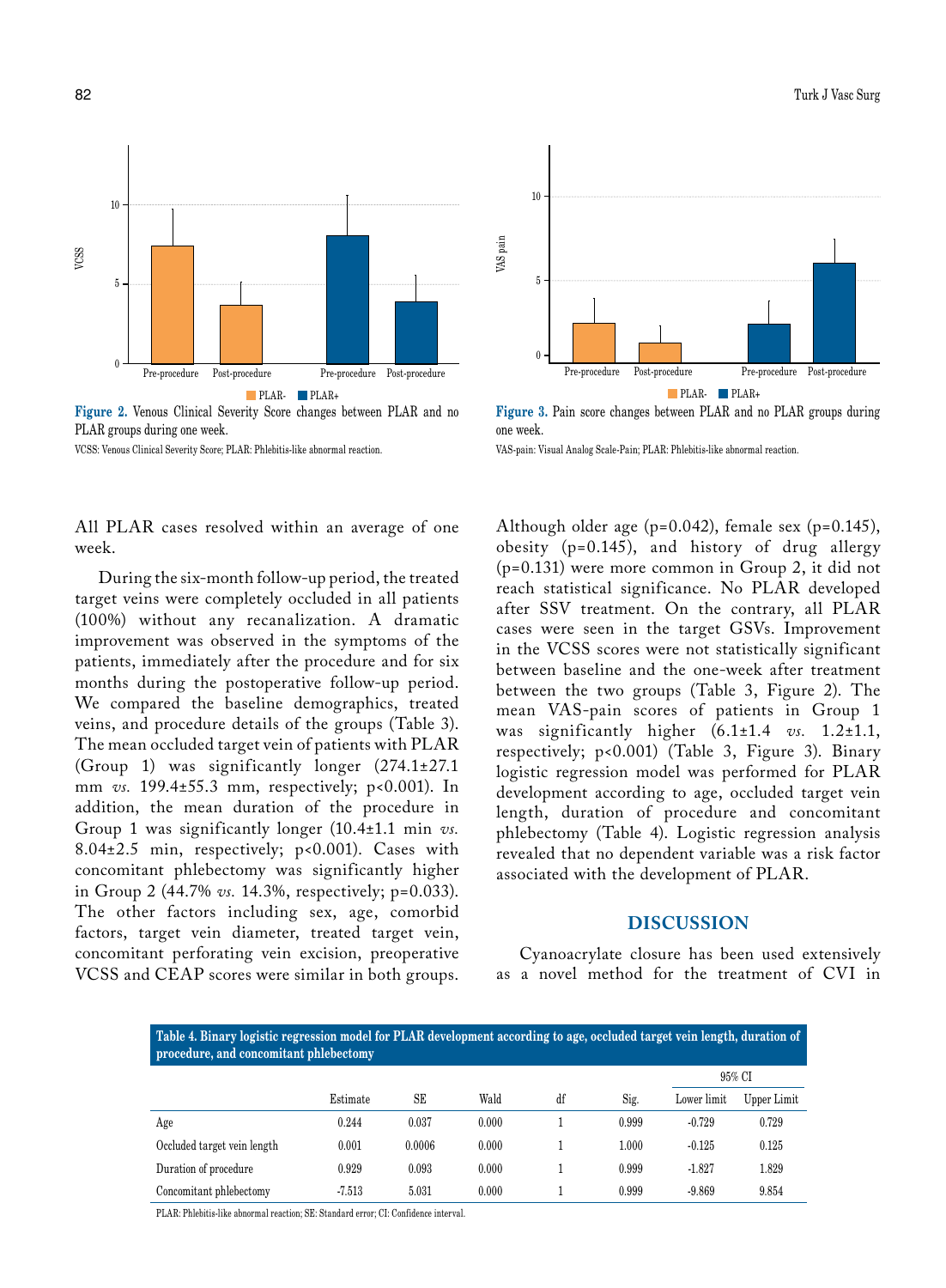recent years.[2] It has several benefits over thermal ablation, including the avoidance of tumescent anesthesia, the lack of nerve injuries, and the ability of patients to return to regular activities with no restrictions.[10] Cyanoacrylate closure has played a major role in the treatment of symptomatic patients under local anesthesia and with the option of outpatient therapy, particularly during the COVID-19 pandemic.<sup>[4,5]</sup> However, the most common side effect of CAC is PLAR, which is characterized by erythema, swelling, pruritus, pain, and tenderness over the treated vein. In the literature, Park et al.<sup>[9]</sup> published an incidence of 25.4% in an Asian population. This is higher than the incidence reported in the American (16 to 20%) and European literature  $(11.4\%)$ . [2,6,7] In the present study, PLAR occurred in 15.5% of patients, similar to other studies. The benefit-risk ratio should be well considered in patients at high risk for PLAR following CAC procedure.

The exact mechanism of PLAR has not been yet well-described. However, it was hypothesized as a type IV delayed hypersensitivity reaction caused by a foreign material, rather than localized inflammation, and was alleviated in over 85% of patients by antihistamines and steroids.[9,16,17] The exact incidence and severity of type IV hypersensitivity reactions of CAC remain unclear. In preclinical investigations, the predominant histopathological feature was an acute inflammatory reaction that proceeded to subacute vasculitis at three weeks and, then, to a chronic granulomatous foreign body reaction at four weeks.[10,18] Moreover, in chronic phases, the vein had fibrotic structures with partial recanalization.<sup>[19]</sup> In the present study, all mild or moderate PLARs occurred within a week after the procedures. In addition, no severe reactions were encountered. During the six months of follow-up period, the treated target veins were completely occluded in all patients without any recanalization.

The risk factors for this complication have been described variably in the literature. According to their experience, Tang and Tiwari<sup>[16]</sup> highlighted the GSV location and female sex as possible risk factors. Park et al.<sup>[9]</sup> reported that PLAR was more common in suprafascial GSV after CAC. Similar to previous research, in the present study, no PLAR developed after SSV treatment; however, all PLAR cases were seen in the target GSVs. Another critical point, as Chung et al.[20] proposed is that, if glue was injected across the joint, an inflammatory response would occur in both the vein wall and the surrounding tissue. Abnormal skin findings following CAC can be caused by active movement. Avoiding injections around the knee joint, particularly after GSV ablation, may minimize the risk of developing PLAR. The mean occluded target vein of patients with PLAR was significantly longer in the present study. This finding supports that particularly for GSV glue ablation procedures, which are performed around the knee-joint and the length of the injections, may increase the incidence of PLAR. However, binary logistic regression (used for further evaluation, since the number of patients between the groups was dissimilar) revealed that no dependent variable was a risk factor for development of PLAR. Therefore, a risk model could not be devised for the development of PLAR according to any dependent variable.

Another crucial issue is to perform CAC to the target GSV or SSV located below the superficial fascia to prevent PLAR. Thus, treatment should be avoided in suprafascial veins with a subcutaneous distance of 1 cm between the anterior vein wall and the epidermis, and performed carefully in saphenous veins larger than 8 mm.[21] To ensure minimal glue leakage into the subcutaneous space, Sumarli et al.<sup>[22]</sup> and Jones et al.<sup>[17]</sup> applied the method of removing the glue catheter by pulling it into the sheath 3 cm before the last dose was given to the puncture site. Possible excessive leakage of glue into the subcutaneous space may trigger a large number of immune cells there, causing a hypersensitivity reaction.[23] In line with the findings of the present study and the discussions in the literature, we may recommend some modifications with regard to the use of CAC. Attention should be paid to technical details: applying CAC to veins of 10 mm below diameter, keeping the distance of the ablated target vein short, avoiding the procedure close to the knee joint, applying the procedure uninterruptedly, providing minimal liquid adhesive contact with the skin and subcutaneous tissues, and target vessel compression for a minimum of 30 sec after the CAC. These applications may lead to significant reduction of this complication.

Phlebitis-like abnormal reaction differs from typical post-endothermal ablation phlebitis in a way that the use of prophylactic NSAIDs after the treatment does not reduce its frequency.[22] It is self-limiting or can be treated with oral NSAIDs and antihistamines, and usually resolves within one to two weeks.[7,8] The clinical course of PLAR in the study patients was mild or moderate and a well-tolerated event, erythema and itching were limited to the skin overlying the treated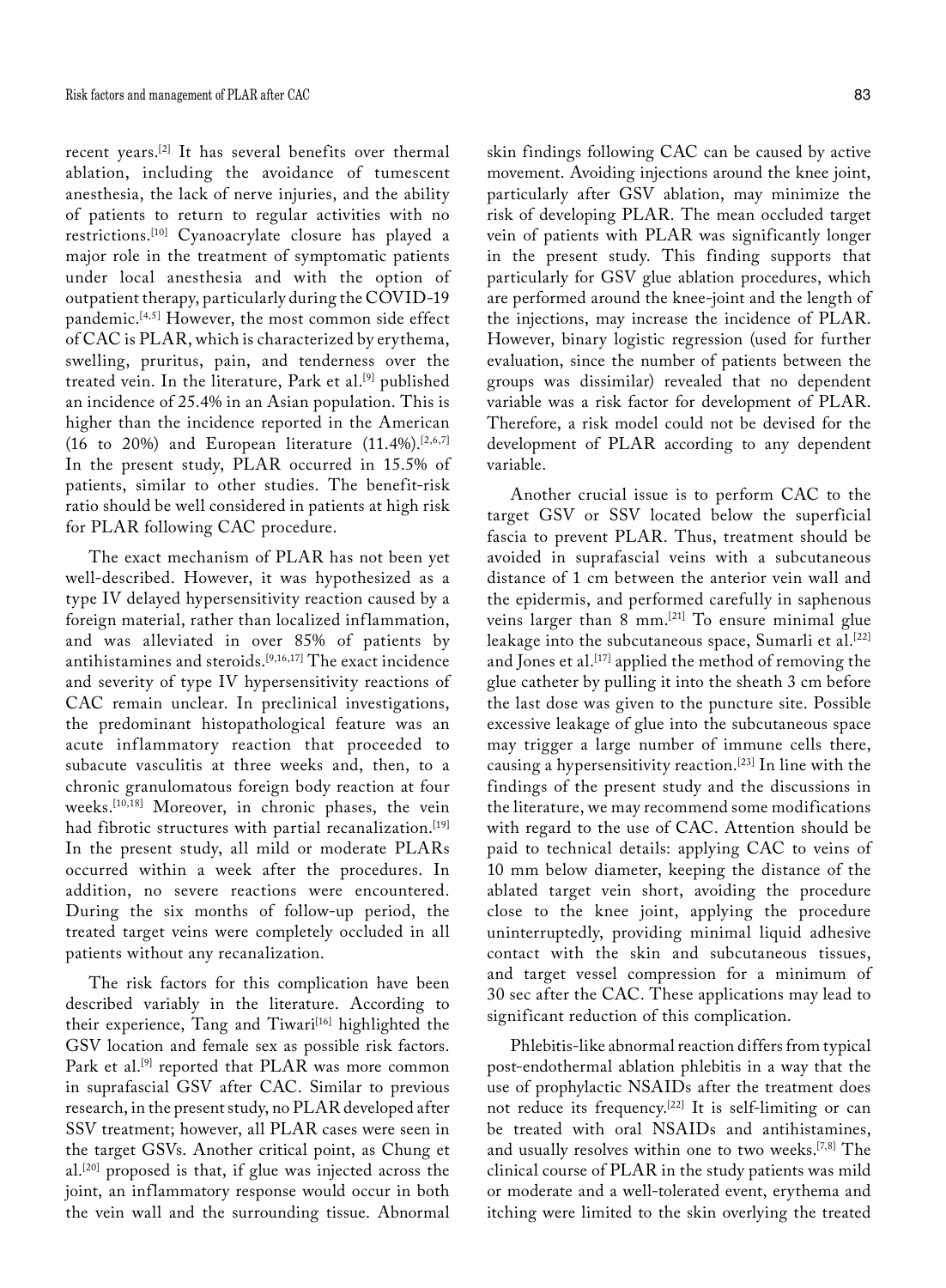saphenous vein. Management with NSAIDs and antihistamine treatment was sufficient for resolution of these symptoms. None of the patients received systemic or oral steroid treatment. No severe reactions were encountered. All PLAR cases resolved within an average of one week. However, the point that needs to be emphasized and questioned is whether a prophylactic treatment can be applied to prevent PLAR. The use of topical antihistamine and oral NSAIDs after CAC may be effective for prophylaxis. However, studies with larger patient populations are required to elaborate on the risk factors and prophylaxis of PLAR.

This study has certain limitations such as its singlecenter and retrospective nature with a limited number of patients.

In conclusion, it is critical that cardiovascular surgeons should be aware of PLAR as a complication of CAC, which may cause morbidity in patients. Although PLAR can be seen at high incidence rates, it is a preventable complication with various technical modifications applied during CAC procedure as treatment strategies. According to the present results, no dependent variable was found to be a risk factor for development of PLAR and a risk model could not be devised for the development of PLAR according to any dependent variable. Further prospective, randomized studies with larger number of patients may further identify the risk factors and prophylaxis for PLAR.

**Ethics Committee Approval:** The study protocol was approved by the Yozgat City Hospital and Yozgat Provincial Health Directorate Commitee (Date: 21.12.2020, No: 92198657-000-7080). The study was conducted in accordance with the principles of the Declaration of Helsinki.

**Patient Consent for Publication:** A written informed consent was obtained from each patient.

**Data Sharing Statement:** The data that support the findings of this study are available from the corresponding author upon reasonable request.

**Conflict of Interest:** The author declared no conflicts of interest with respect to the authorship and/or publication of this article.

**Funding:** The author received no financial support for the research and/or authorship of this article.

## **REFERENCES**

1. van den Bos R, Arends L, Kockaert M, Neumann M, Nijsten T. Endovenous therapies of lower extremity varicosities: A meta-analysis. J Vasc Surg 2009;49:230-9.

- 2. Gibson K, Morrison N, Kolluri R, Vasquez M, Weiss R, Cher D, et al. Twenty-four month results from a randomized trial of cyanoacrylate closure versus radiofrequency ablation for the treatment of incompetent great saphenous veins. J Vasc Surg Venous Lymphat Disord 2018;6:606-13.
- 3. Kolluri R, Gibson K, Cher D, Madsen M, Weiss R, Morrison N. Roll-in phase analysis of clinical study of cyanoacrylate closure for incompetent great saphenous veins. J Vasc Surg Venous Lymphat Disord 2016;4:407-15.
- 4. Yiğit G. Single center experience in vascular and endovascular surgery during the COVID-19 pandemic: Walking on the icy road. J Clinical Cardiology and Cardiovascular Interventions 2021;4:1-6.
- 5. Yiğit G. How effective is cyanoacrylate closure in small saphenous vein insufficiency? A single center experience. Vascular 2021:17085381211051494.
- 6. Proebstle TM, Alm J, Dimitri S, Rasmussen L, Whiteley M, Lawson J, et al. The European multicenter cohort study on cyanoacrylate embolization of refluxing great saphenous veins. J Vasc Surg Venous Lymphat Disord 2015;3:2-7.
- 7. Almeida JI, Javier JJ, Mackay EG, Bautista C, Cher DJ, Proebstle TM. Thirty-sixth-month follow-up of firstin-human use of cyanoacrylate adhesive for treatment of saphenous vein incompetence. J Vasc Surg Venous Lymphat Disord 2017;5:658-66.
- 8. Morrison N, Gibson K, Vasquez M, Weiss R, Jones A. Fiveyear extension study of patients from a randomized clinical trial (VeClose) comparing cyanoacrylate closure versus radiofrequency ablation for the treatment of incompetent great saphenous veins. J Vasc Surg Venous Lymphat Disord 2020;8:978-89.
- 9. Park I, Jeong MH, Park CJ, Park WI, Park DW, Joh JH. Clinical features and management of "phlebitis-like abnormal reaction" after cyanoacrylate closure for the treatment of incompetent saphenous veins. Ann Vasc Surg 2019;55:239-45.
- 10. Gibson K, Minjarez R, Rinehardt E, Ferris B. Frequency and severity of hypersensitivity reactions in patients after VenaSeal™ cyanoacrylate treatment of superficial venous insufficiency. Phlebology 2020;35:337-44.
- 11. Lee S, Cho S, Joh JH. Risk factors for complex hypersensitivity and irritation reactions after an ultrasound-guided cyanoacrylate closure. J Surg Ultrasound 2021;8:19-24.
- 12. Gibson K, Ferris B. Cyanoacrylate closure of incompetent great, small and accessory saphenous veins without the use of post-procedure compression: Initial outcomes of a postmarket evaluation of the VenaSeal System (the WAVES Study). Vascular 2017;25:149-56.
- 13. Lurie F, Passman M, Meisner M, Dalsing M, Masuda E, Welch H, et al. The 2020 update of the CEAP classification system and reporting standards. J Vasc Surg Venous Lymphat Disord 2020;8:342-52.
- 14. Vasquez MA, Munschauer CE. Venous Clinical Severity Score and quality-of-life assessment tools: Application to vein practice. Phlebology 2008;23:259-75.
- 15. Merchant RF, DePalma RG, Kabnick LS. Endovascular obliteration of saphenous reflux: A multicenter study. J Vasc Surg 2002;35:1190-6.